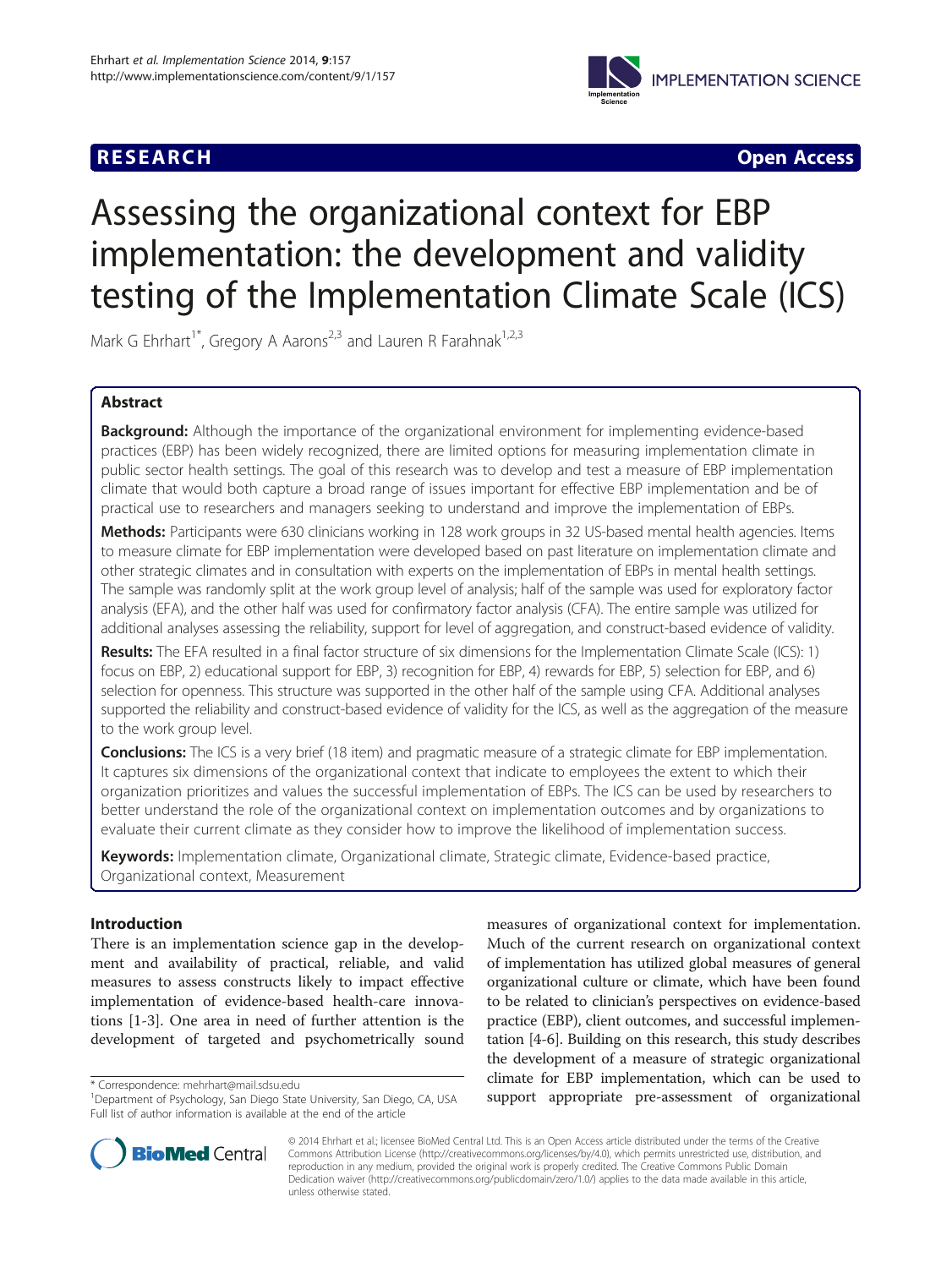context and the development of strategies to accelerate effective implementation.

Organizational climate has been defined as "the shared meaning organizational members attach to the events, policies, practices, and procedures they experience and the behaviors they see being rewarded, supported, and expected" [[7\]](#page-10-0). The research literature on organizational climate can be subdivided into those studies addressing molar climate and those addressing focused climate [[7](#page-10-0),[8](#page-10-0)]. The study of molar climates attempts to capture the totality of the organizational environment [[9](#page-10-0)], but molar climate measures have not been consistently related to organizational performance outcomes [[10](#page-10-0)]. In contrast, studies of focused climate address the components of the organizational environment that are most relevant to achieve a specific outcome. Such climates include climates that focus on internal organizational processes, or process climates, and climates that focus on the strategic goals of the organization, or strategic climates [[7\]](#page-10-0). Beginning with studies of service [[11](#page-10-0)] and safety [[12](#page-10-0)] climates, the study of focused climates is currently the most common approach to studying climate among organizational researchers and has expanded to a wide variety of topics. In addition, recent meta-analytic work has confirmed the strong relationships between focused climate and relevant outcomes across a number of domains, including service climate's relationship with customer satisfaction [[13](#page-10-0)], safety climate's relationship with accidents [\[14,15](#page-10-0)], and justice climate's relationship with a number of dimensions of unit effectiveness [\[16](#page-10-0)].

The focus of this paper is on a specific type of strategic climate, the climate for EBP implementation. The literature on strategic organizational climate suggests that management communicates what is valued in an organization through their actions, policies, practices, and processes [[17](#page-10-0)]. As employees take in those various messages, they form an overall perception of the extent to which a specific strategic imperative is an organizational priority. When applied to EBP implementation, an effective "implementation climate" captures the extent to which employees perceive that the adoption, implementation, and use of an innovation such as EBP is expected, rewarded, and supported by the organization [\[18-20\]](#page-10-0). We define EBP implementation climate as employees' shared perceptions of the importance of EBP implementation within the organization [[21](#page-10-0)]. Thus, a climate for EBP implementation focuses on creating a fertile organizational context for putting EBPs into practice in an organization.

There are a number of mechanisms through which employees may perceive the value of successful EBP implementation in their organization. As such, multidimensional measures of the climate for EBP implementation are useful by providing detailed information about the factors that have the strongest impact on the climate's development

[[7](#page-10-0)]. For instance, a multidimensional measure reveals the areas that are strengths for the organization and other areas where more attention may be warranted, recognizing that it is the concerted convergence of strategies to promote strategic goals across levels of an organization that ultimately results in the development of a positive and strong strategic climate [[22](#page-10-0)]. To date, the most commonly cited measure of implementation climate from Klein and colleagues [\[21\]](#page-10-0) focuses on employee's general impressions of implementation climate but does not provide a more refined breakdown of climate dimensions. Their measure was also developed in the context of software implementation in manufacturing plants rather than health and allied health settings. Thus, the goal of this study was to provide a short, practical, and useful measure of EBP implementation climate that captured a variety of policies, practices, and procedures critical for successful EBP implementation in health and allied health settings.

In addition to scale development, we also sought to evaluate the construct-based evidence of validity of the scale by including measures of a number of other relevant constructs across the domains of climate, change, and implementation success. A summary of the constructs and the proposed relationships is provided in Table 1. For climate, we included a measure of another strategic climate, service climate, which evaluates the organization's emphasis on delivering high quality services. We anticipated that these two strategic climates would be moderately to strongly associated because effective work groups would emphasize both generally delivering high quality services and specifically implementing EBP, but also that the two would not be completely overlapping because of the distinct focus of each set of items. We also included items capturing several dimensions of molar climate, including involvement, performance feedback, efficiency, formalization, and autonomy. We anticipated weak but positive correlations with these dimensions as they are related to aspects of generally effective work groups but are not implementation specific. For organizational change, we included items capturing types of change, uncertainty due to change, and readiness for change. We anticipated that climate for EBP

Table 1 Proposed relationships for construct-based evidence of validity analyses

| Construct                                                                        | Proposed relationship with<br>implementation climate |
|----------------------------------------------------------------------------------|------------------------------------------------------|
| Service climate                                                                  | Positive, moderate/strong                            |
| Molar climate (performance feedback,<br>efficiency, formalization, and autonomy) | Positive, weak                                       |
| Planned change                                                                   | Positive, moderate                                   |
| Uncertainty due to change                                                        | Negative, weak                                       |
| Organizational readiness for change                                              | Positive, weak                                       |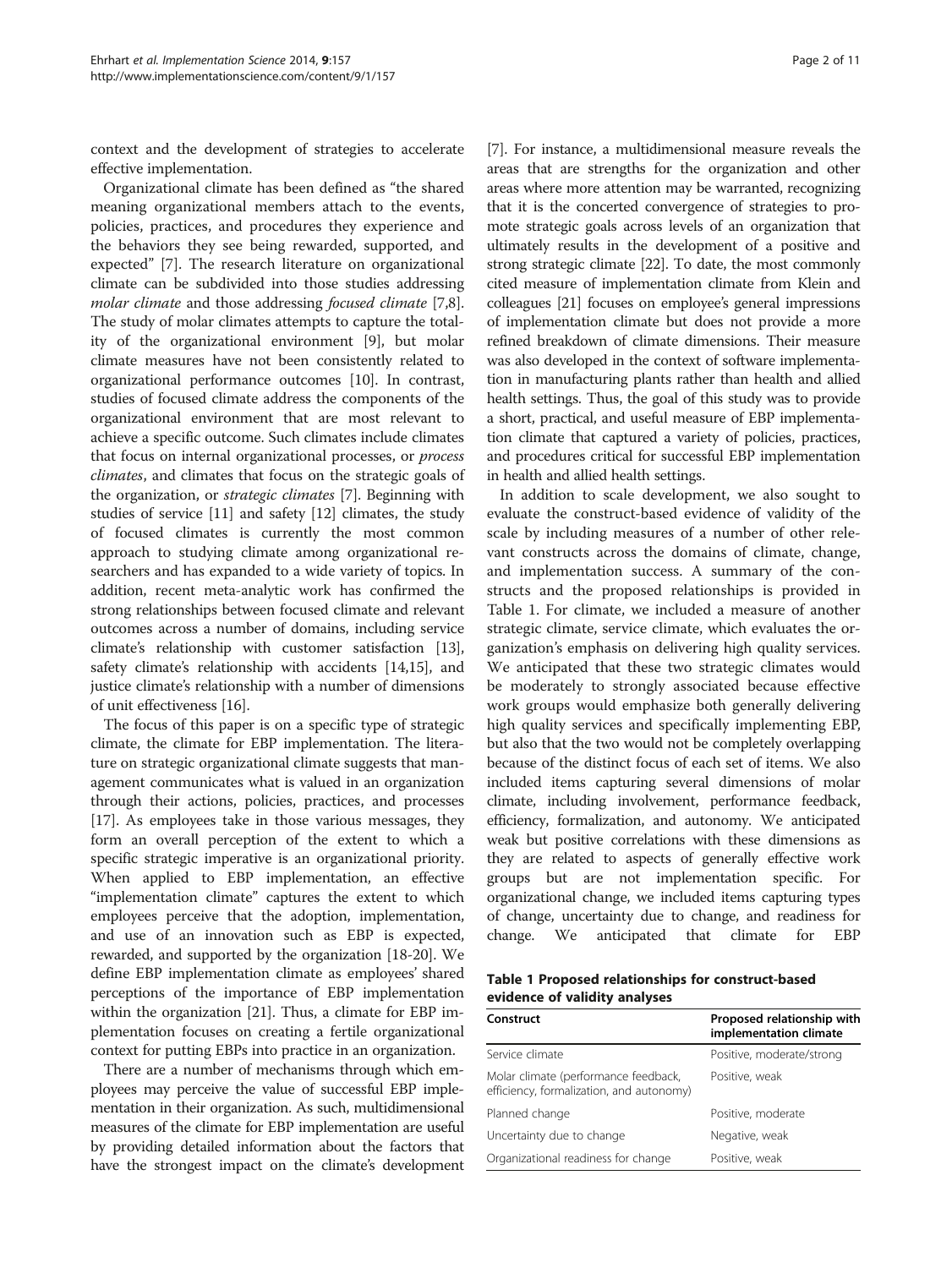implementation would be moderately correlated with the levels of planned change reported by employees, as EBP implementation is a specific type of planned change. Because work groups with a positive implementation climate would have a structure for implementation and an alignment of organizational processes and systems related to implementation, we anticipated that employees would experience less uncertainty about change in those environments (and thus, a weak, negative correlation between EBP implementation climate and uncertainty). For organizational readiness for change, we anticipated a weak, positive relationship; even though work groups with a positive EBP implementation climate would have demonstrated the ability to effectively address change, readiness also includes aspects of innovation and flexibility that are not central to EBP implementation. In addition, there are a number of changes that work groups can experience unrelated to EBP.

In summary, the goal of this study was to develop a scale measuring strategic climate for EBP implementation that included the most relevant dimensions and that also was pragmatic and brief to allow for use of the scale for both research and applied purposes.

# Method

#### Item generation

Possible dimensions for EBP implementation climate were generated based on a review of the literature on implementation climate [\[21\]](#page-10-0) as well as the literatures on other strategic climates (e.g., service, safety) [\[12,23,24\]](#page-10-0). In addition, possible dimensions and specific items were generated through consultation with subject matter experts, including a mental health program leader and an EBP trainer and Community Development Team consultant from the California Institute for Mental Health [[25\]](#page-10-0). The initial dimensions and items were then reviewed by four mental health program managers for additional feedback regarding face validity and content validity. The final set of items was then finalized, with any questions being resolved by the subject matter expert consultants. The final set of 38 items represented six potential content domains of implementation climate: (1) resources for EBP, (2) educational support for EBP, (3) focus on EBP, (4) selection for EBP, (5) recognition for EBP, and (6) rewards for EBP.

#### Participants

Participants were direct service providers working for 32 mental health agencies in California and Pennsylvania. Of the 860 eligible employees working in participating agencies, 630 individuals working in 128 work groups/ teams agreed to participate (response rate = 73.25%; 482 were from the California sample and 148 were from the Pennsylvania sample). A work group was defined in terms of the individuals reporting to the same supervisor, with a specific focus on the supervisor who was directly responsible for them (i.e., completed their performance evaluations). Approximately 53% of the teams provided outpatient services, 35% provided a combination of services or wraparound services, 10% provided homebased services, and less than 3% provided inpatient, school, or residential treatment. The average size of the groups was 5.0 (SD = 3.23). Overall, the sample was 76.5% female with an average age of  $36.51$  (SD =  $9.65$ ; range = 18–70). A summary of participants' demographic information, including race, ethnicity, education, tenure, and position, is provided in Table 2.

For both the California and Pennsylvania data collection, the study was approved by the appropriate Institutional Review Boards (San Diego State University, University of California, San Diego, University of Pennsylvania, and City of Philadelphia), all participants provided consent to participate, participation was voluntary, and participants

|  |  | Table 2 Demographics of the participant sample |  |  |  |  |
|--|--|------------------------------------------------|--|--|--|--|
|--|--|------------------------------------------------|--|--|--|--|

| <b>Characteristics</b>  | <b>Values</b>      |
|-------------------------|--------------------|
| Race                    |                    |
| Caucasian               | 45.9%              |
| African-American        | 18.3%              |
| Asian-American          | 5.1%               |
| Native American         | 0.7%               |
| "Other"                 | 30.1%              |
| Ethnicity               |                    |
| Hispanic                | 37.4%              |
| Non-Hispanic            | 62.6%              |
| Education               |                    |
| No college              | 2.3%               |
| Some college            | 7.5%               |
| College degree          | 25.4%              |
| Master's degree         | 62.0%              |
| Ph.D. or M.D.           | 2.9%               |
| Gender                  |                    |
| Female                  | 76.5%              |
| Male                    | 23.5%              |
| Position                |                    |
| Intern/trainee          | 43.7%              |
| Licensed provider       | 16.6%              |
| Neither                 | 39.6%              |
| Age                     |                    |
| Mean (SD)               | 36.51 years (9.65) |
| Tenure with agency      |                    |
| Mean (SD)               | 3.32 years (2.89)  |
| Tenure in mental health |                    |
| Mean (SD)               | 6.25 years (5.15)  |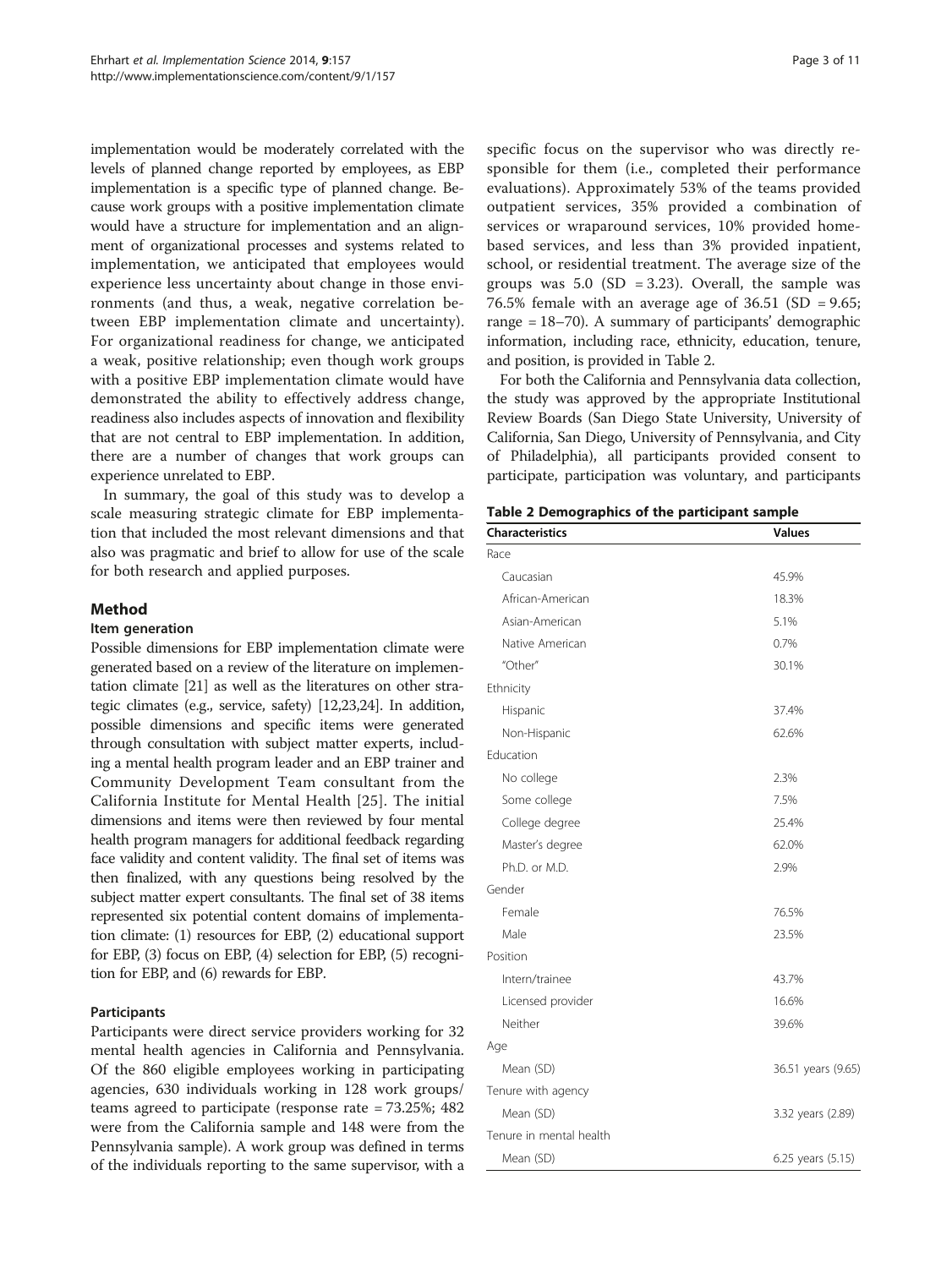could decline or withdraw from the study at any time without any negative consequences.

#### Procedures for California sample

To recruit the California participants for this study, the research team approached agency executives to provide a description of the study, to gain permission to recruit their employees, and to agree on procedures for recruitment. Based on organizational charts and contact information received from agency administration, employees were contacted to participate in the study. Data were collected using online surveys or paper-and-pencil surveys. Employees received a \$15 gift certificate, and supervisors received a \$30 gift certificate to a major online retailer. The survey took approximately 30–40 minutes to complete. For the online survey, each participant was emailed a unique username and password along with a link to the web survey. Participants who agreed to participate were able to access the survey questions. In-person data collection occurred for those work groups in which online data collection was not practical (e.g., poor internet access) or if in-person was more efficient or likely to result in higher response rates. The research team reserved an hour for data collection during a regular group meeting. Research staff handed out surveys to all eligible participants and ensured completion before providing an incentive. In all cases, the supervisor completed his/her survey in a separate location to ease any concerns from participants about the confidentiality of their responses. When inperson or online data collection was not feasible, surveys were mailed to participating agencies for dissemination and employees mailed them back to the research team in prepaid envelopes.

# Procedures for Pennsylvania sample

For the Pennsylvania sample, the measures for the present study were included in a larger study of behavioral health system change. The research team approached agency executives to provide a description of the study, to gain permission to invite staff to participate in the study, and to agree upon procedures for recruitment. Eligible employees included providers and supervisors in the child outpatient behavioral health units. Data were collected during a onehour visit held at each agency using paper-and-pencil surveys. All individuals received a \$50 check for completing the larger set of measures. In general, the survey took approximately 60 min to complete. In most cases, the research team reserved an hour for data collection as part of a meeting scheduled for this purpose. Research staff handed out surveys to all eligible participants and ensured completion before providing an incentive. In all cases, the supervisor completed his/her survey in a separate location to ease any concerns from participants about the confidentiality of their responses. When in-

person data collection was not feasible (e.g., a participant was late to the meeting; someone wanted time to think about whether or not they wanted to participate), surveys were left with eligible staff and participants mailed them back to the research team.

# **Measures**

Because the focus of this research was the work group/ team level of analysis, the referent for all of the scales listed below was the team (the term used most commonly to refer to the work group in the mental health agencies that were part of this study based on our subject matter expert feedback).

### Implementation climate

The Implementation Climate Scale (ICS) was originally developed as a part of an NIMH measure development grant (R21MH098124, PI: Ehrhart) to assess the degree to which there is a strategic organizational climate supportive of evidence-based practice implementation. Thirty-eight items were developed and evaluated based on the development process described above. All ICS items were scored on a five-point, 0 ("not at all") to 4 ("very great extent") scale.

### Service climate

Service climate was measured with eight items from Schneider and colleagues [[24\]](#page-10-0) ( $\alpha$  = 0.90). Service climate refers to employee perceptions of the practices, procedures, and behaviors that get rewarded, supported, and expected with regard to customer service and customer service quality. The research team revised items to apply specifically to a mental health setting and to the work group-level referent of interest in this study. For example, the term "business" was changed to "team", "manager" was changed to "supervisor", and "customer" was changed to "client". All service climate items were scored on a 0 ("poor") to 4 ("excellent") scale.

# Molar organizational climate

The Organizational Climate Measure (OCM) [[26\]](#page-10-0) consists of 17 scales capturing a broad range of dimensions of molar climate. In this study, we utilized three scales from the OCM as part of the construct-based evidence of validity analyses: performance feedback ( $\alpha$  = 0.84, five items), involvement ( $\alpha$  = 0.81, six items), and efficiency  $(\alpha = 0.85,$  four items). All OCM items were scored on a 0 ("definitely false") to 3 ("definitely true") scale.

#### Organizational change

Organizational change was assessed using the Perceived Organizational Change (POC) measure [[27\]](#page-10-0). For the present study, we utilized the planned change ( $\alpha = 0.77$ , three items) and psychological uncertainty ( $\alpha$  = 0.92,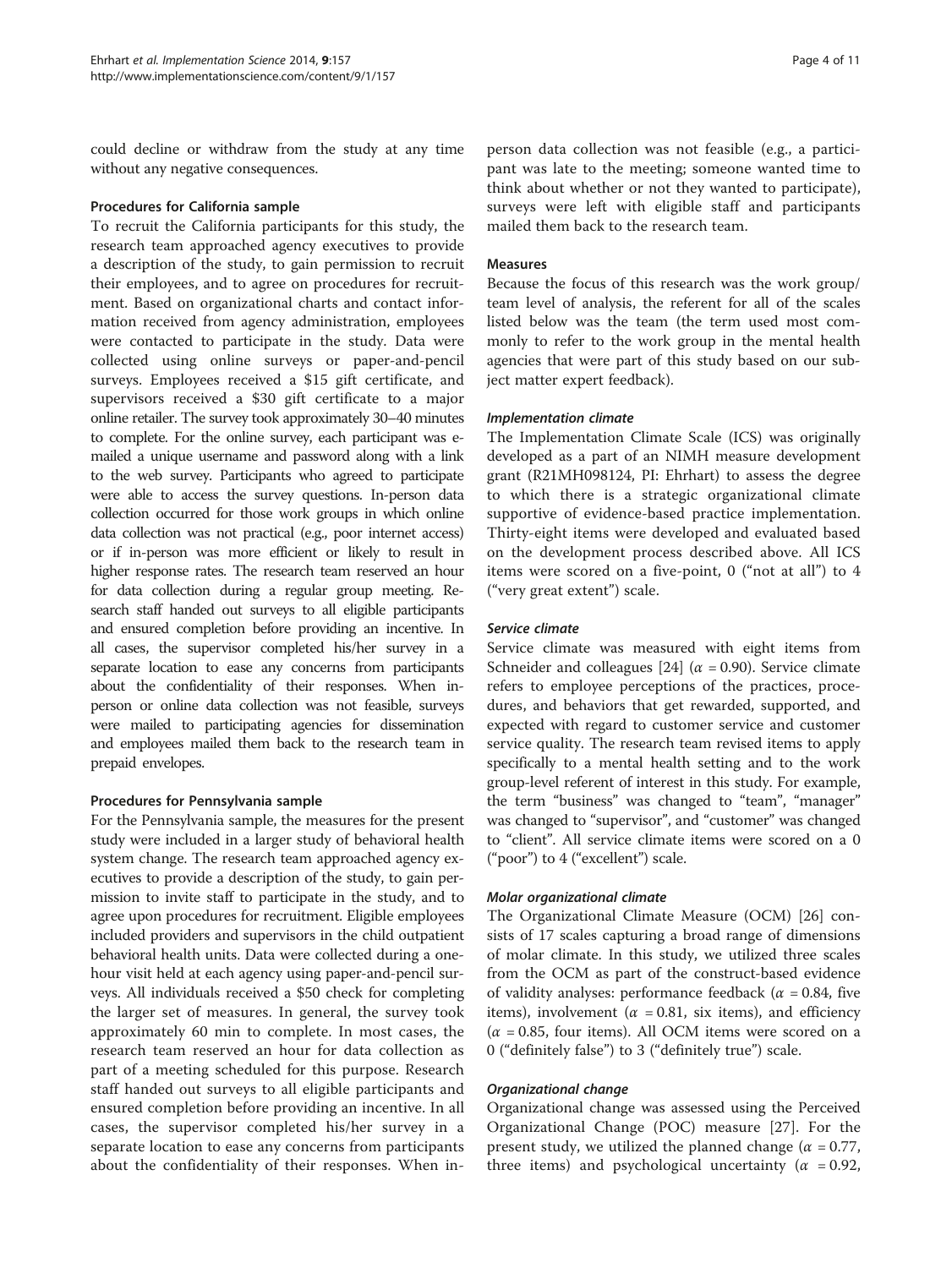four items) subscales. All POC items were scored on a 0 ("not at all") to 6 ("a great deal") scale.

#### Organizational readiness for change

Organizational readiness for change was assessed using the Organizational Readiness for Change (ORC;  $\alpha = 0.89$ , five items) subscale [[28](#page-10-0)] of the larger climate measure developed by the Texas Christian University (TCU) Institute of Behavioral Research. All ORC items were scored on a 0 ("strongly disagree") to 4 ("strongly agree") scale.

#### Statistical analyses

The sample was randomly split so that half could be utilized for the exploratory factor analysis (EFA) and half for the confirmatory factor analysis (CFA). Because of dependencies in the data due to individuals being nested within work groups, we split the sample at the work group level within organizations. This resulted in a sample of 301 providers in 64 work groups for the EFA and 329 providers in 64 work groups for the CFA (the differences in the number of providers resulted from differences in group size across the sample).

Using IBM SPSS software, EFAs were conducted utilizing principal axis factoring with promax oblique (i.e., correlated factors) rotation. Principal axes factoring was selected because it allows for consideration of both systematic and random error [[29](#page-10-0)]. The number of factors was determined based on multiple criteria including the variance accounted for by the solution, the variance accounted for by each individual factor, the interpretability of the factors, and parallel analysis [\[30-32](#page-10-0)]. The initial criteria for item inclusion were primary loadings above 0.40 and cross-loadings below 0.30 [[29\]](#page-10-0). Because we aimed to develop a brief and pragmatic measure to maximize its usefulness in both research and practice, we subsequently evaluated items based on their relative loadings on a given factor, whether they provided relatively unique content in relation to other items, and whether they would be applicable and understandable across the broadest set of participants. Parallel analysis was based on estimation of 1,000 random data matrices values that correspond to the 95th percentile of the distribution of random data eigenvalues [[33](#page-10-0)]. The random values were then compared with derived eigenvalues to determine whether the parallel analyses supported the number of factors identified in the EFA.

Once the factor structure was determined based on the EFA, it was tested in the other half of the sample using CFA. The CFA was conducted using Mplus [[34\]](#page-10-0) statistical software adjusting for the nested data structure using maximum likelihood estimation with robust standard errors (MLR), which appropriately adjusts standard errors and chi-square values. Missing data were imputed through full information maximum likelihood (FIML) estimation. Model fit was assessed using several empirically supported indices: the comparative fit index (CFI), the Tucker-Lewis index (TLI), the root mean square error of approximation (RMSEA), and the standardized root mean square residual (SRMR). CFI and TLI values greater than 0.90, RMSEA values less than 0.10, and SRMR values less than 0.08 indicate acceptable model fit [\[35\]](#page-10-0). Type II error rates tend to be low when multiple fit indices are used in studies where sample sizes are large and non-normality is limited, as in the present study [\[36\]](#page-10-0).

We tested the internal consistency reliability of the final scales (total scale and subscales) using Cronbach's alpha. Because the scale was intended to measure a unitlevel construct (i.e., the climate of clinical work groups), additional tests were conducted to assess aggregation of the individual-level responses to the unit level. These analyses included intraclass correlations (ICCs) and the average correlation within group  $(a_{w\sigma(l)})$  for each subscale. ICC(1) represents the proportion of variance within a scale that is attributed to the unit (i.e., the proportion of variance that is between units as opposed to within units).  $a_{w\varrho(1)}$  is calculated as one minus the quotient of two times the observed variance divided by the maximum possible variance, and  $a_{wg(l)}$  is the sum of  $a_{wg(1)}$  values for items divided by the number of items for a scale.  $a_{wg(J)}$  ranges from −1.00 to 1.00, with values greater than 0.60 representing acceptable agreement and values of 0.80 and above representing strong agreement [\[37](#page-10-0)]. Finally, construct-based evidence of validity was assessed by computing correlations between the ICS measure (overall scale and subscales) and the climate, change, and implementation success measures.

#### Results

#### Exploratory factor analysis

An iterative EFA process was used in applying the criteria described above. Based on the initial factor solution, three items were removed based on statistical criteria (primary loadings less than 0.40 or cross-loadings above 0.30). In the second iteration, one additional item was removed based on statistical criteria. In the third iteration, three items were removed because of overlapping content with other items and two items were removed because of language that may be unfamiliar or vague to participants (focus on evaluation and research, ability to obtain special privileges). In the fourth iteration, four items were removed because they had the lowest loadings on their respective factors and two items were removed because of redundancy with other items. In the fifth iteration, one item was removed because it had the lowest factor loading and one item was removed because of terminology that may be vague for users. In the sixth iteration, two items were removed because of unclear language and potential lack of applicability across settings. In the seventh and final iteration, one item was removed because it had the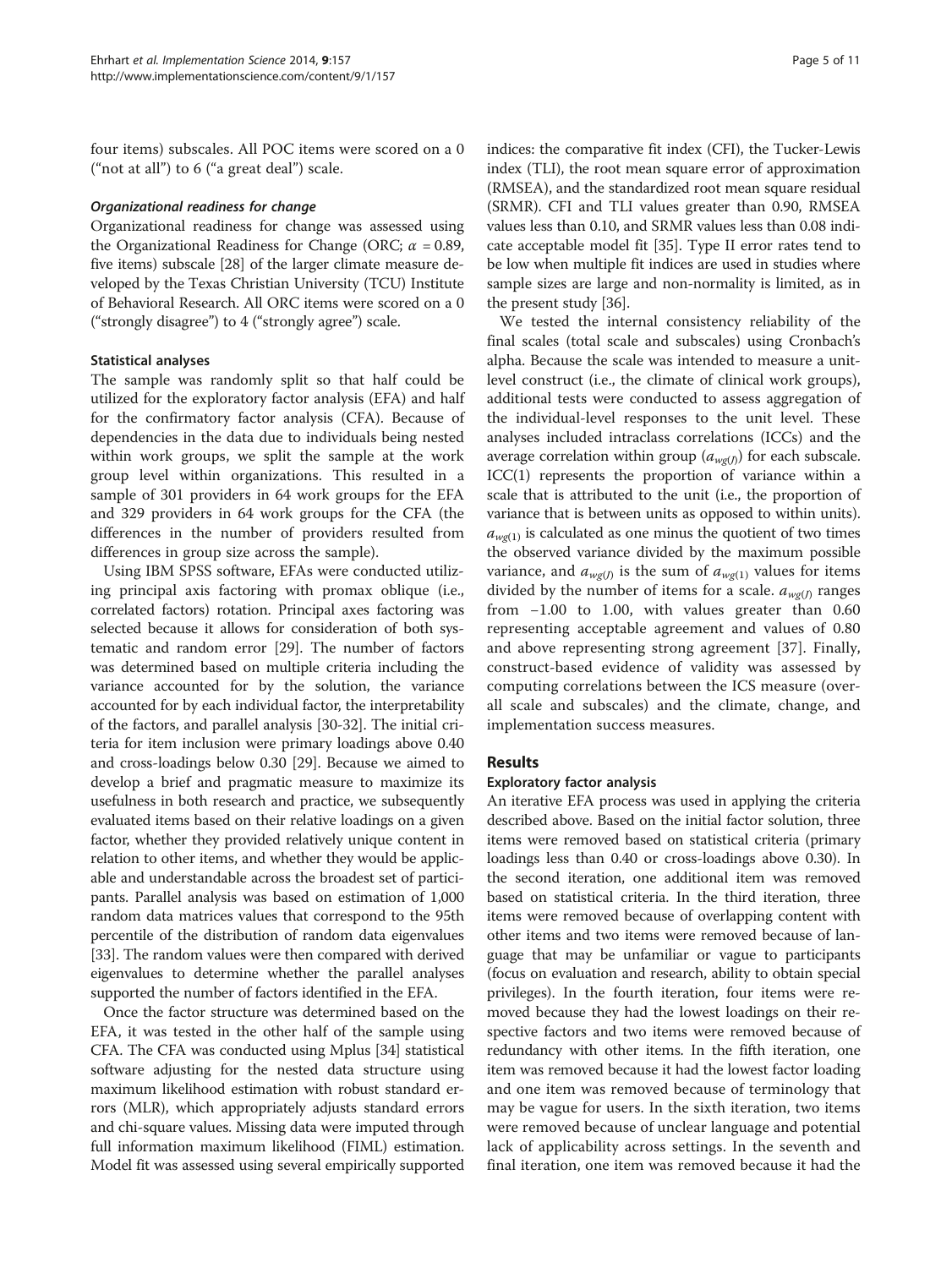lowest loading on its factor. In total, 20 items were removed, resulting in a final scale of 18 items loading on six factors.

The variance explained by the final EFA solution was 73.46%, and the six factors individually accounted for 41.13%, 12.62%, 9.93%, 7.08%, 6.38%, and 4.57% of the variance, respectively. In addition, the parallel analysis indicated that a six-factor solution best represented the data [[28](#page-10-0)-[30](#page-10-0)]. Using the rotated solution for interpretation, three items loaded onto each factor and the items had high factor loadings (see Table 3). Of the six factors, five were consistent with the original proposed dimensions and one new factor (selection for openness) emerged. Of the original proposed dimensions, the only one that was not represented in the final solution was resources for EBP. The six factors were 1) selection for openness, 2) recognition for EBP, 3) selection for EBP, 4) focus on EBP, 5) educational support for EBP, and 6) rewards for EBP. As shown in Table [4,](#page-6-0) correlations among these subscales ranged from 0.16 to 0.67 at the individual level and 0.11 to 0.71 at the group level.

### Confirmatory factor analysis

CFA was then used to test the results from the EFA in the other half of the randomly split sample. The CFA tested a six-factor model with correlated latent factors. This model demonstrated good fit as indicated by multiple fit indicators (CFI =  $0.94$ , TLI =  $0.92$ , RMSEA =  $0.07$ , SRMR = 0.06). As shown in Table 3, the standardized factor loadings ranged from 0.65 to 0.97 and all factor loadings were statistically significant ( $p$ 's <0.001). Based on these findings, we accepted the six-factor model without additional modification.

# Scale reliability and aggregation statistics

Table [5](#page-6-0) shows ICS total scale and item means and SDs, the scale reliabilities, and the aggregation statistics using the full dataset. Internal consistencies for the final scales were strong ( $\alpha$  = 0.81–0.91). Item analyses indicated that item-total correlations were high, ranging from 0.62 to 0.87. With regard to the aggregation statistics, the ICC (1) results ranged from 0.12 (for selection for EBP) to 0.25 (for both focus on EBP and educational support for

| Table 3 EFA and CFA results for the Implementation Climate Scale |
|------------------------------------------------------------------|
|------------------------------------------------------------------|

|                                     | <b>EFA factor loadings</b> |                |                         |         |         |         |          |
|-------------------------------------|----------------------------|----------------|-------------------------|---------|---------|---------|----------|
| ICS items, subscales, and total     | 1                          | $\overline{2}$ | $\overline{\mathbf{3}}$ | 4       | 5       | 6       | loadings |
| 1. Selection for openness           |                            |                |                         |         |         |         |          |
| Flexible                            | 0.98                       | 0.02           | $-0.08$                 | $-0.01$ | 0.02    | 0.00    | 0.97     |
| Adaptable                           | 0.98                       | 0.05           | $-0.04$                 | $-0.07$ | 0.06    | $-0.04$ | 0.94     |
| Open to new interventions           | 0.65                       | $-0.12$        | 0.20                    | 0.13    | $-0.11$ | 0.07    | 0.65     |
| 2. Recognition for EBP              |                            |                |                         |         |         |         |          |
| Seen as clinical experts            | 0.01                       | 0.87           | 0.00                    | 0.02    | 0.01    | 0.00    | 0.88     |
| Held in high esteem                 | 0.00                       | 0.85           | 0.07                    | 0.04    | $-0.01$ | $-0.07$ | 0.84     |
| More likely to be promoted          | $-0.01$                    | 0.70           | 0.06                    | $-0.04$ | 0.02    | 0.14    | 0.65     |
| 3. Selection for EBP                |                            |                |                         |         |         |         |          |
| Previously used EBP                 | $-0.06$                    | 0.04           | 1.00                    | $-0.12$ | $-0.05$ | 0.01    | 0.84     |
| Formal education supporting EBP     | 0.06                       | 0.04           | 0.72                    | 0.03    | 0.08    | $-0.08$ | 0.77     |
| Value EBP                           | 0.05                       | 0.05           | 0.70                    | 0.16    | $-0.01$ | 0.02    | 0.91     |
| 4. Focus on EBP                     |                            |                |                         |         |         |         |          |
| Main goal is to use EBP effectively | 0.03                       | 0.03           | $-0.04$                 | 0.94    | $-0.05$ | $-0.02$ | 0.88     |
| Think implementation is important   | 0.02                       | $-0.01$        | 0.03                    | 0.85    | 0.01    | $-0.03$ | 0.87     |
| Using EBP is a top priority         | $-0.05$                    | 0.01           | $-0.03$                 | 0.79    | 0.12    | 0.05    | 0.86     |
| 5. Educational support for EBP      |                            |                |                         |         |         |         |          |
| Conferences, workshops, or seminars | 0.03                       | 0.03           | $-0.03$                 | $-0.13$ | 0.97    | 0.00    | 0.88     |
| EBP trainings or in-services        | $-0.02$                    | 0.03           | $-0.07$                 | 0.21    | 0.75    | $-0.06$ | 0.86     |
| Training materials, journals, etc.  | $-0.01$                    | $-0.09$        | 0.19                    | 0.11    | 0.54    | 0.10    | 0.74     |
| 6. Rewards for FBP                  |                            |                |                         |         |         |         |          |
| Financial incentives for use of EBP | 0.03                       | $-0.01$        | $-0.10$                 | 0.01    | $-0.01$ | 0.91    | 0.76     |
| More likely to get a bonus/raise    | $-0.01$                    | 0.19           | $-0.09$                 | 0.00    | $-0.06$ | 0.77    | 0.71     |
| Accumulate compensated time         | $-0.02$                    | $-0.14$        | 0.22                    | $-0.02$ | 0.10    | 0.63    | 0.82     |

Bold font for the EFA factor loadings indicates the scale on which the items load.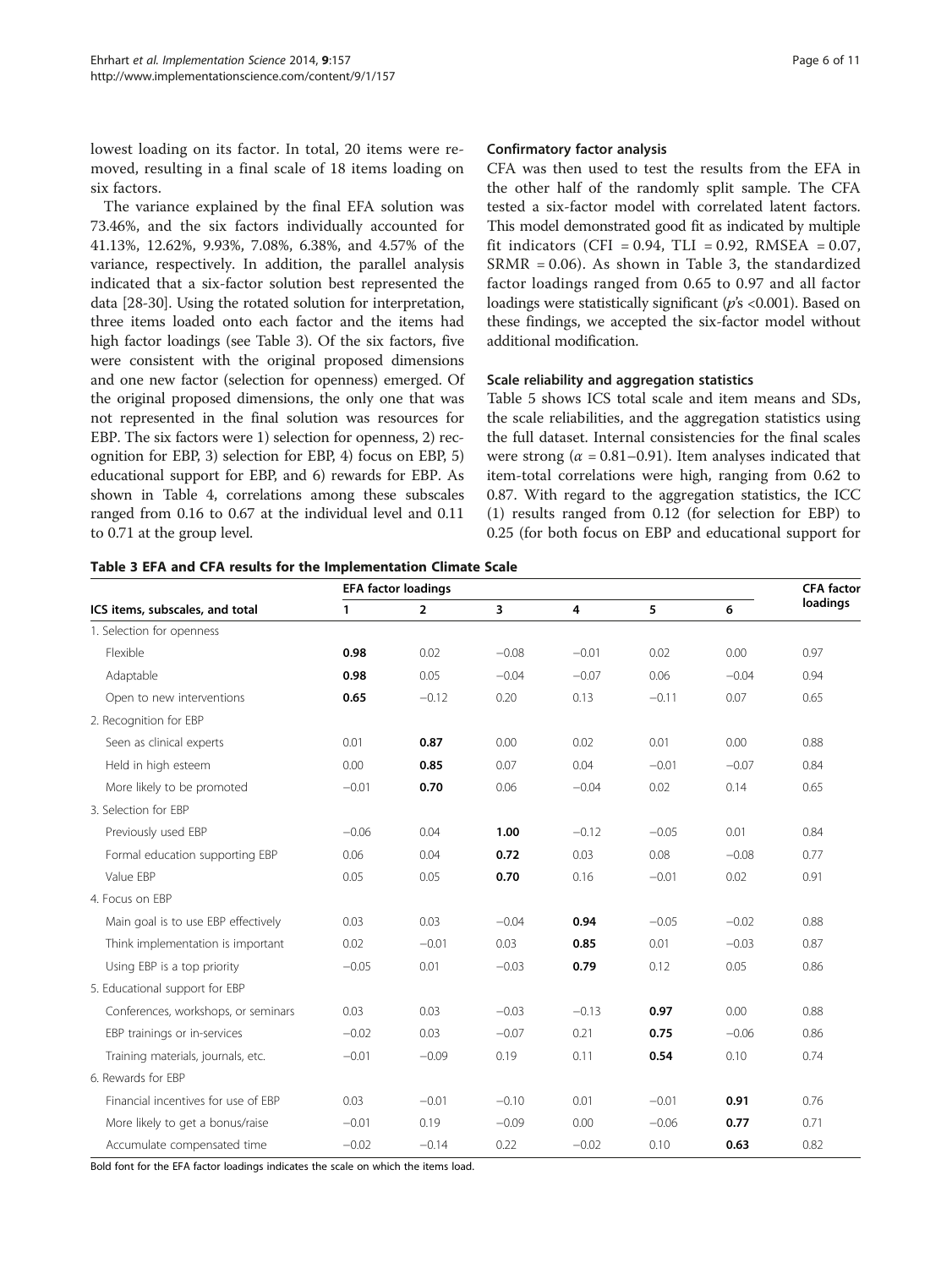<span id="page-6-0"></span>

| Table 4 Individual-level and group-level ICS subscale correlation matrix for the EFA sample |  |
|---------------------------------------------------------------------------------------------|--|
|                                                                                             |  |

|                                |           |           |           | 4         |           | 6         |
|--------------------------------|-----------|-----------|-----------|-----------|-----------|-----------|
| 1. Selection for openness      | $---$     | $0.34***$ | $0.53***$ | $0.38***$ | 0.20      | 0.11      |
| 2. Recognition for EBP         | $0.31***$ | $---$     | $0.67***$ | $0.60***$ | $0.52***$ | $0.48***$ |
| 3. Selection for FBP           | $0.57***$ | $0.47***$ | $---$     | $0.68***$ | $0.55***$ | $0.36***$ |
| 4. Focus on EBP                | $0.45***$ | $0.48***$ | $0.57***$ | $---$     | $0.71***$ | $0.46***$ |
| 5. Educational support for EBP | $0.34***$ | $0.36***$ | $0.46***$ | $0.62***$ | $---$     | $0.47***$ |
| 6. Rewards for FBP             | $0.16***$ | $0.49***$ | $0.29***$ | $0.33***$ | $0.32***$ | ---       |

Individual-level correlations ( $N = 301$ ) are below the diagonal, and group-level correlations ( $N = 58$ ) are above the diagonal. Only groups with two or more respondents in the group are included in the group-level correlations.

\*\* $p$  < 0.01.

EBP), which are considered medium to large effects [\[38](#page-10-0)]. The ICC(1) for the overall scale was 0.25, which indicates a large effect for work group. We next examined the average agreement within group for the scales using  $a_{w\varrho(\ell)}$  [[37\]](#page-10-0). For five of the six subscales, the  $a_{w\varrho(\ell)}$  values were approaching 0.80, ranging from 0.75 to 0.79. The only exception was the rewards for EBP subscale, which had a lower but still acceptable  $a_{wg(J)}$  value of 0.65. The total ICS scale had an  $a_{wg(f)}$  value of 0.76. Considering the overall pattern of ICC(1) and  $a_{wg(l)}$  values shown in Table 5, the evidence supports considering ICS items and scales as representing unit-level (i.e., clinical work group) constructs.

#### Construct-based evidence of validity analyses

Tables [6](#page-7-0) and [7](#page-7-0) show the correlations for the ICS total score and its six subscales with all of the proposed validity measures at the individual and group levels, respectively. For the sake of space, we focus on the pattern of findings for the ICS total score. As predicted, service climate was moderately to strongly correlated with ICS total score at both the individual ( $r = 0.50$ ,  $p < 0.01$ ) and group levels ( $r = 0.62$ ,  $p \le 0.01$ ). We hypothesized that the three dimensions of molar organizational climate would have weak, positive relationships with ICS. All of the dimensions had statistically significant but weak correlations with the overall ICS scale score at the individual

Table 5 Summary statistics for the ICS total scale and subscales

| <b>ICS</b> total and subscales     | Mean | SD   |      | ICC(1) |             |
|------------------------------------|------|------|------|--------|-------------|
|                                    |      |      | α    |        | $a_{wg(J)}$ |
| Implementation Climate Scale total | 1.93 | በ 73 | 091  | በ 25   | 0.76        |
| Implementation Climate Subscales   |      |      |      |        |             |
| Selection for openness             | 2.79 | O 91 | 0.91 | 0.15   | 0.78        |
| Recognition for EBP                | 1.68 | 110  | 0.88 | 0.17   | 0.75        |
| Selection for EBP                  | 2.09 | 1.00 | 0.89 | 0.12   | 0.79        |
| Focus on FRP                       | 2.28 | 1 04 | 0.91 | 0.25   | 0.78        |
| Educational support for EBP        | 2.00 | 1.09 | 0.84 | በ 25   | 0.77        |
| Rewards for FRP                    | በ 72 | O 93 | 0.81 | በ 19   | 0.65        |

level (performance feedback:  $r = 0.29$ ,  $p < 0.01$ ; involvement:  $r = 0.34$ ,  $p < 0.01$ ; efficiency:  $r = 0.15$ ,  $p < 0.01$ ), and as similar pattern was found at the group level except the correlation with efficiency was not significant (performance feedback:  $r = 0.33, p < 0.01$ ; involvement:  $r = 0.38, p < 0.01$ ; efficiency:  $r = -0.07$ ,  $p > 0.05$ ). As predicted, EBP implementation climate was positively related to perceptions of planned change ( $r = 0.28$ ,  $p < 0.01$ ) and negatively related to perceptions of uncertainty ( $r = -0.30$ ,  $p < 0.01$ ) at the individual level, with a similar pattern at the group level (planned change:  $r = 0.31$ ,  $p < 0.01$ ; uncertainty:  $r = -0.47$ ,  $p < 0.01$ ). Additionally, EBP implementation climate had a weak, positive relationship with organizational readiness for change at both the individual ( $r = 0.17$ ,  $p < 0.01$ ) and group levels ( $r = 0.16$ ,  $p > 0.05$ ); although only the individual-level correlation was significant, both were in the hypothesized direction. Overall, these results show that the ICS is moderately correlated with but distinct from a conceptually similar strategic climate (service climate) and only weakly correlated with aspects of molar organization climate and change, in line with expectations. Thus, these results provide construct-based evidence of the validity of the ICS.

#### Discussion

The goal of this study was to create a brief, reliable, and valid measure of strategic climate for the implementation of EBP. Based on the literature on EBP implementation, on other types of strategic climates in organizations, and on the feedback from experts on EBPs, we created items to capture the aspects of the organizational environment that are most critical in supporting efforts to implement EBP. Our exploratory factor analyses revealed six unique dimensions of climate for EBP implementation: (1) selection for openness, (2) recognition for EBP, (3) selection for EBP, (4) focus on EBP, (5) educational support for EBP, and (6) rewards for EBP. In an independent sample, this dimensional structure was supported via confirmatory factor analyses. Additional analyses revealed strong support for the reliability of the scales in the ICS and the aggregation of the ICS and its subscales to the group level of analysis. Finally, our construct-based evidence of validity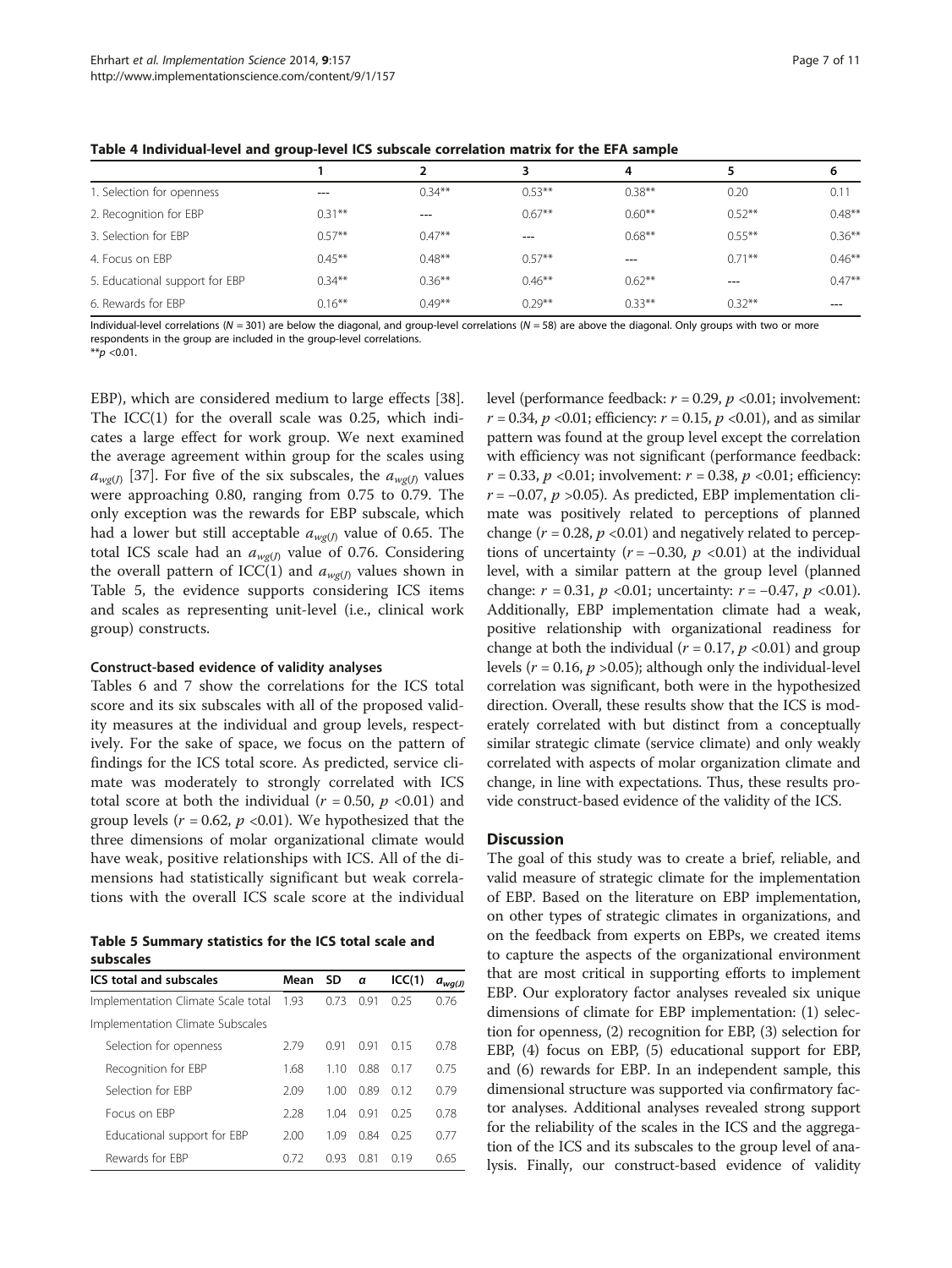<span id="page-7-0"></span>

| Table 6 Individual-level construct-based validity evidence correlations |  |  |  |  |
|-------------------------------------------------------------------------|--|--|--|--|
|-------------------------------------------------------------------------|--|--|--|--|

|                                     | <b>ICS Total</b> | Selection for<br>openness | Recognition<br>for EBP | <b>Selection</b><br>for EBP | <b>Focus on EBP</b> | Educational<br>support for EBP | <b>Rewards</b><br>for EBP |
|-------------------------------------|------------------|---------------------------|------------------------|-----------------------------|---------------------|--------------------------------|---------------------------|
| Service climate                     | $0.50**$         | $0.38***$                 | $0.20**$               | $0.47***$                   | $0.41***$           | $0.42***$                      | $0.22***$                 |
| Organizational climate              |                  |                           |                        |                             |                     |                                |                           |
| Performance feedback                | $0.29***$        | $0.38***$                 | 0.02                   | $0.25***$                   | $0.30***$           | $0.21***$                      | 0.04                      |
| Involvement                         | $0.34***$        | $0.29***$                 | $0.15***$              | $0.41***$                   | $0.25***$           | $0.25***$                      | 0.07                      |
| Efficiency                          | $0.15***$        | $0.12***$                 | 0.00                   | $0.27***$                   | $0.17***$           | 0.09                           | 0.01                      |
| Planned change                      | $0.28**$         | $0.23***$                 | $0.17***$              | $0.24***$                   | $0.22***$           | $0.21***$                      | 0.07                      |
| Uncertainty                         | $-0.30**$        | $-0.27**$                 | $-0.13***$             | $-0.30**$                   | $-0.24**$           | $-0.25***$                     | $-0.04$                   |
| Organizational readiness for change | $0.17***$        | $0.12***$                 | $0.28***$              | $0.13***$                   | 0.06                | $0.17***$                      | $-0.03$                   |

 $N = 482$ 

 $**p < 0.01$ .

analyses revealed that the ICS scale was related as expected but unique from another measure of strategic climate (service climate), measures of molar organizational climate dimensions, and measures from the domain of organizational change and organizational readiness for change. Overall, the initial evidence presented here supports the ICS as a psychometrically sound measure of EBP implementation climate. The ICS and scoring instructions can be found in Additional files [1](#page-9-0) and [2,](#page-9-0) respectively, or may be obtained from GAA.

The development and availability of a measure of strategic climate for EBP implementation is important, particularly due to recent theoretical and empirical emphasis on the importance of the organizational context for the success of EBP implementation and sustainment [\[20,39](#page-10-0)-[41](#page-10-0)]. Furthermore, a focus on implementation climate versus general organizational climate shifts attention to those issues specifically relevant for implementation, rather than for creating a generally positive and supportive work environment (i.e., molar organizational climate). Although there is evidence that a generally positive work environment is related to implementation outcomes [[6\]](#page-9-0), recent theory and research in the field of organizational climate has suggested that molar climate forms a foundation for strategic climates that are then the more proximal predictors of employee behavior, customer/client experiences, and ultimately strategic success [[7\]](#page-10-0).

The exploratory factor analysis resulted in two changes from our originally proposed dimensionality. First, the proposed dimension of resources for EBP was not a clearly identified factor in the EFA analysis. A review of the results revealed that the items for that dimension loaded on the same factor as another dimension of the ICS, educational support for EBP, which is not surprising because the items focused on the availability of support from others or books/manuals when here were problems, which overlaps with issues related to educational support. Because the resources for EBP items had the lowest loadings in this factor and were therefore dropped in later rounds of the factor analyses. We could have included other types of resources, such as financial resources, in our measure, although our feedback indicated that this was not an issue that was determined at the work group, so it would not be useful for assessing work group climate. Future research could assess whether there are resource issues independent of educational support and controlled at the work

|  | Table 7 Group-level construct-based validity evidence correlations |  |  |  |
|--|--------------------------------------------------------------------|--|--|--|
|--|--------------------------------------------------------------------|--|--|--|

|                                        | <b>ICS Total</b> | Selection for<br>openness | Recognition<br>for EBP | <b>Selection</b><br>for EBP | Focus on<br><b>EBP</b> | Educational<br>support for EBP | <b>Rewards</b><br>for EBP |
|----------------------------------------|------------------|---------------------------|------------------------|-----------------------------|------------------------|--------------------------------|---------------------------|
| Service climate                        | $0.62***$        | $0.49**$                  | $0.39***$              | $0.54***$                   | $0.50**$               | $0.51***$                      | $0.43***$                 |
| Organizational climate                 |                  |                           |                        |                             |                        |                                |                           |
| Performance feedback                   | $0.33***$        | $0.36***$                 | 0.08                   | $0.28***$                   | $0.29**$               | $0.28***$                      | $0.27*$                   |
| Involvement                            | $0.38***$        | $0.39***$                 | $0.27*$                | $0.44***$                   | $0.21*$                | $0.31***$                      | 0.19                      |
| Efficiency                             | $-0.07$          | 0.18                      | $-0.19$                | $-0.07$                     | 0.02                   | $-0.08$                        | $-0.14$                   |
| Planned change                         | $0.31***$        | 0.10                      | $0.28**$               | $0.22*$                     | $0.31***$              | $0.32***$                      | 0.16                      |
| Uncertainty                            | $-0.47**$        | $-0.43**$                 | $-0.31**$              | $-0.49**$                   | $-0.34**$              | $-0.39**$                      | $-0.22*$                  |
| Organizational readiness<br>for change | 0.16             | 0.07                      | $0.43***$              | $0.22*$                     | $-0.01$                | 0.20                           | $-0.10$                   |

 $N = 92$ . Only groups with two or more respondents in the group are included in the group-level correlations.

 $*_{p}$  <0.05;  $*_{p}$  <0.01.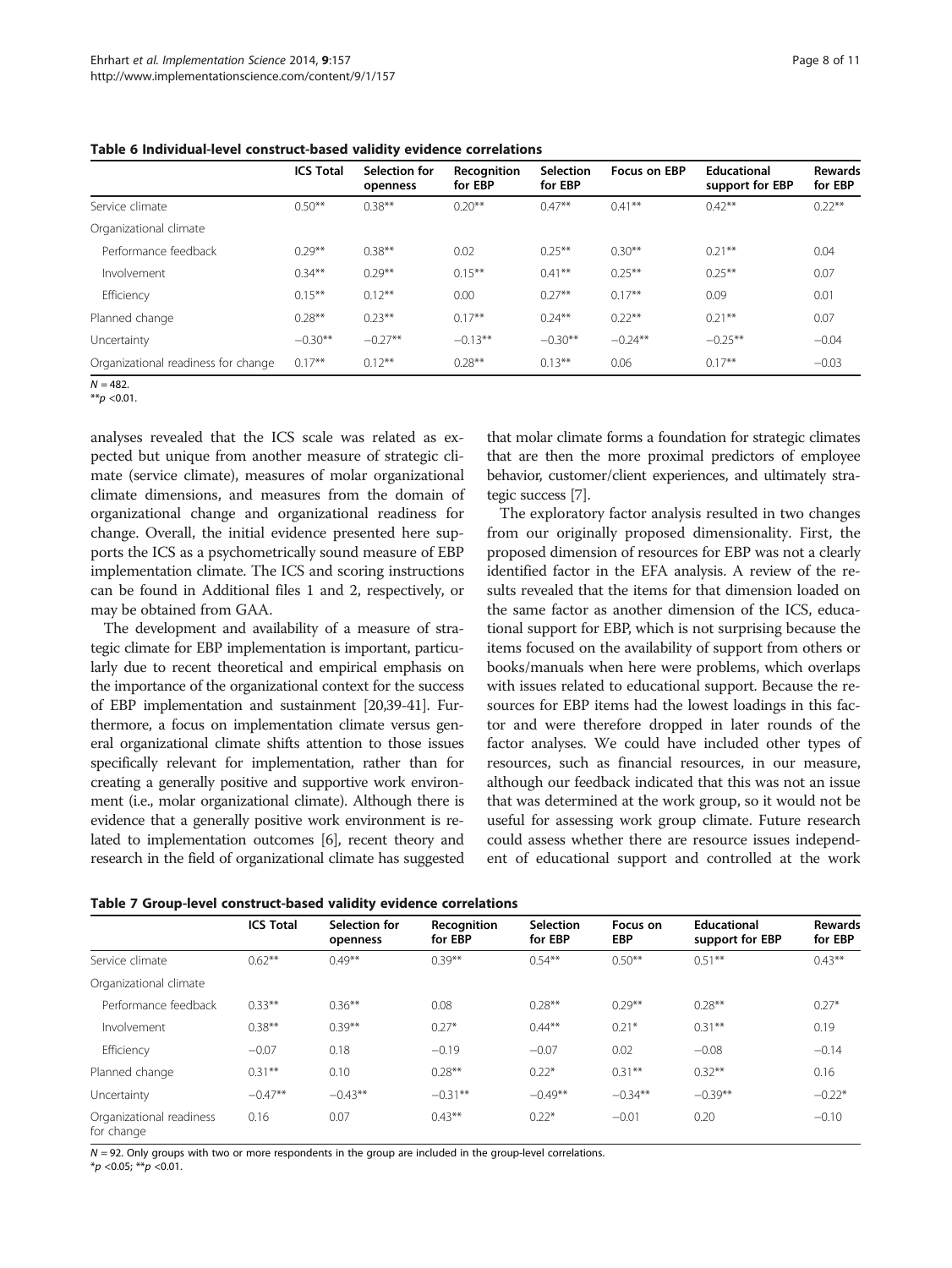group level that could be included, in addition to how the implementation climate at the work group is affected by funding decisions and challenges at higher levels. Second, the original dimension of selection for EBP ended up being divided into two dimensions: selection for openness and selection for EBP. During our item development process, our subject matter experts indicated that due to the large variety of EBPs that may be in use at any given time and the unknown need for new EBPs in the future, it may be less important to select for EBPs in some situations but instead to select for those individuals who are most likely to be willing to adopt new practices if necessary (i.e., those who are adaptable, flexible, and open to adopting new interventions) [[42](#page-10-0)]. Therefore, the final structure captures both the focus on EBPs specifically in selection as well as selecting for more general characteristics likely to be important for EBP adoption and use.

The pattern of findings for the rewards for EBP subscale was notably different than the other dimensions. For instance, the mean for this scale (0.72 on a 0–4 scale) was clearly lower than the other dimensions (with means ranging from 1.68 to 2.79). Thus, it is clear that providing financial incentives for EBP use is relatively uncommon in the agencies studied, most likely because of the availability of financial resources. As a result of this relatively low baseline, the correlations with the other subscales at the individual level were low  $(r's = 0.16 - 0.33)$ , with the exception of the correlation with recognition for EBP  $(r = 0.49)$  due to the clear conceptual connection between rewards and recognition. Although removing this subscale may have resulted in stronger fit for the overall structure of the scale, we concluded that the practical importance of its inclusion outweighed any statistical improvements that may have resulted. Specifically, our goal was for the ICS to be useful to researchers and also for organizations and purveyors implementing EBP. Even though providing tangible or fiscal rewards may not be common, we assert that it is important to consider attaching rewards for learning and using EBPs. In addition, the pattern of correlations at the group level was more encouraging, with strong significant correlations with all the other subscales ( $r$ 's = 0.36–0.48) except for selection for openness  $(r = 0.11)$ . Future research should consider the importance of this particular dimension of implementation climate for implementation effectiveness.

There are several limitations and additional future directions for research using the ICS. This study focused on the implementation of EBPs in mental health agencies, but our goal is that the measure will be useful in other health-care contexts as well. Therefore, future research should examine the relevance for these scales in other settings where EBP implementation is a major focus (e.g., medical settings, substance abuse treatment, child welfare). We also focused the items in this measure on the

work group level, as we have argued in our other research [[43](#page-10-0)-[45\]](#page-10-0) for the critical role of the first-level supervisor for implementation success. Thus, the evidence would support using this measure for subunits within organizations (changing the referent to whatever is appropriate in a given context, such as group, department, etc.). However, we anticipate that the measures could be used at other levels of analysis as well, such as the service systems or organizations as a whole [[46\]](#page-10-0), but future research is needed to assess the validity of doing so. Related to this issue, we found small but significant mean differences between the California and Pennsylvania samples on four of the six ICS subscales as well as the ICS total score. Although such differences may reflect substantive differences between systems or agencies in the two states (particularly related to EBP funding), they may also be related procedural differences in data collection between the two, which is a limitation to the current study.

Another direction for future research is that organizations may be implementing multiple EBPs at a given time. We focused generally on EBPs in the item wording rather than on any specific EBP. In some applications, it may be useful to adapt the wording to focus on the climate for the implementation of a specific EBP. We anticipate that such an adaptation would be meaningful and empirically supported, but future research should specifically address whether this is indeed the case. Finally, we did not assess predictors of implementation climate or whether the ICS was related to actual implementation outcomes. For instance, perceptions of implementation climate may be impacted by the program's history with EBP implementation, the stage in the implementation process, and the funding source and funding availability. In addition, although there is other evidence that molar organizational climate is related to implementation outcomes [\[6](#page-9-0)] and that other strategic climates are strongly related to relevant strategic outcomes [\[13-15](#page-10-0)], future research should specifically assess the criterion-related validity evidence for this measure.

The distinctive qualities and value of the ICS should be considered in comparison with other scales assessing various aspects of the organizational context. Perhaps the most commonly cited measure of organizational context as it relates to EBP implementation is the Organizational Social Context (OSC) measure by Glisson and colleagues [[47](#page-10-0)-[49](#page-10-0)]. This measure assesses the overall organizational culture along three dimensions (proficiency, rigidity, resistance) and the molar organizational climate across three dimensions (engagement, functionality, stress), as well as the overall morale of the workforce. Although these dimensions have been shown to be related to client-level outcomes [[6\]](#page-9-0), the measures are not focused specifically on implementation-related issues. In other words, the scales capture employee's general perceptions of the work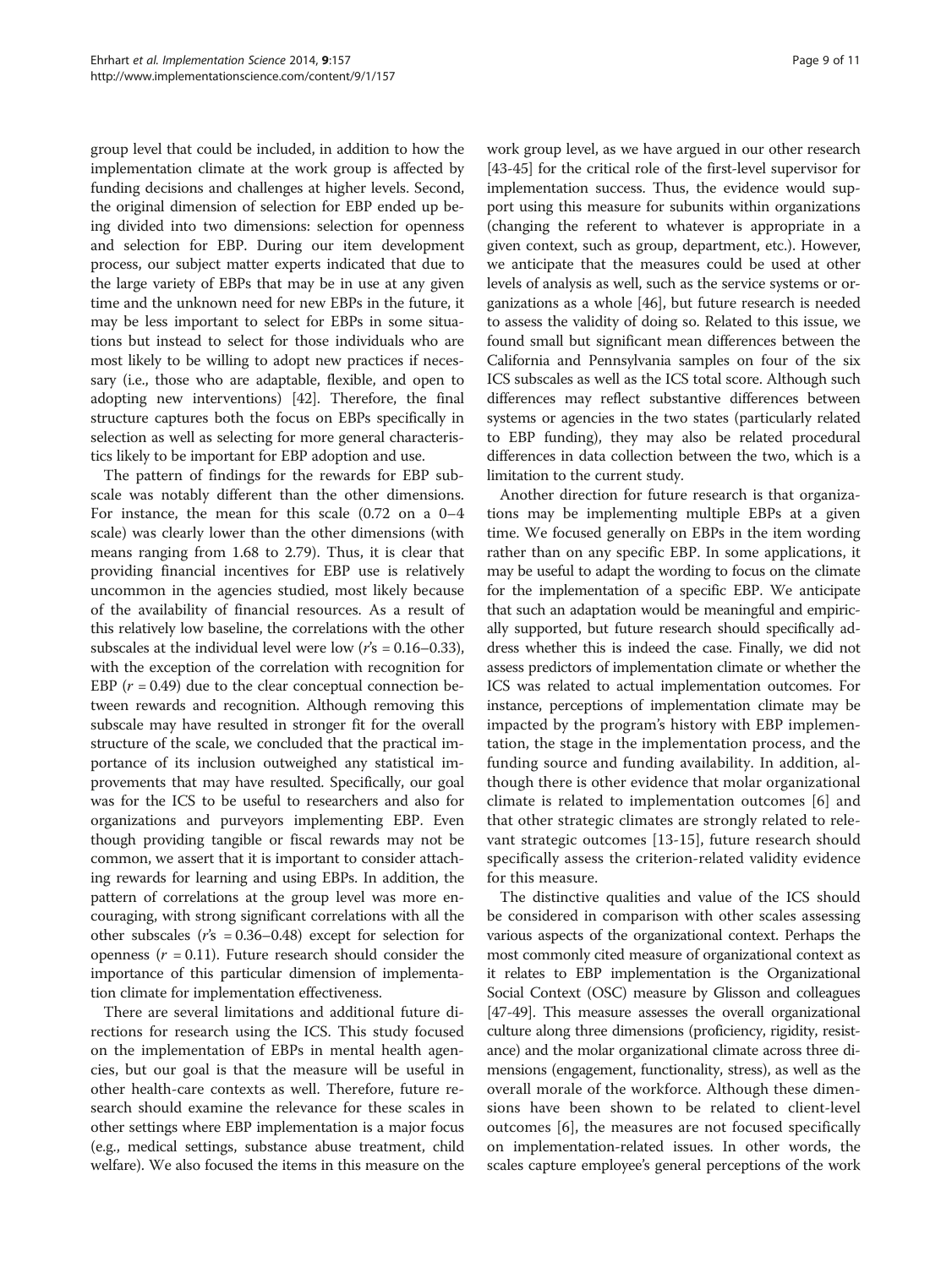<span id="page-9-0"></span>environment that, in line with recent theory and research on organizational climate, likely form a foundation on which strategic climates (like implementation climate) can be developed. Other relevant scales include those measuring readiness for change [\[28,39,50](#page-10-0)]. Such measures capture a variety of issues, including what the organization's current needs are [\[28\]](#page-10-0), the plan and roles for a specific intervention [\[50](#page-10-0)], aspects of the organization's general culture or molar climate [\[28,50](#page-10-0)], or whether workers are committed to change and are confident in their ability to implement a change [\[39\]](#page-10-0). Although all of these issues are important, in our view, they do not capture implementation climate based on our definition of employees' shared perceptions of the importance of EBP implementation within the organization.

The most similar measure to the ICS is the implementation climate measure recently published by Jacobs and colleagues [\[51](#page-10-0)] that was developed simultaneous to this one. Their measure is also a strategic climate measure focused specifically on EBP implementation. Their measure has six items capturing three dimensions: expectations, support, and rewards. A comparison of the items reveals some similarities and key differences. Both measures capture issues related to support and rewards, although the items in the ICS are focused on more specific issues related to the policies, practices, and procedures in the organization. Thus, the Jacobs et al. measure [\[51](#page-10-0)] is useful for measuring perceptions of the overall implementation climate in very few items. The ICS may offer different and practical benefits by providing organizations with feedback on how employees perceive very specific issues related to implementation. In addition, if only global perceptions of implementation climate are desired, then, the ICS focus on EBP subscale alone may be adequate. In summary, although we would argue for the distinctiveness of the ICS relative to these various measures of other constructs related to organizational context, more research is needed to show how they independently and collectively enhance our understanding of implementation effectiveness in service systems that are complex, multilevel, and multifaceted.

# Conclusions

The current study builds on past research on implementation climate by clarifying a number of specific issues relevant for developing a climate for EBP implementation. In particular, organizations desiring to create a climate for EBP implementation should emphasize the importance of organizational priority of EBP implementation, provide educational support for the EBPs being implemented, recognize and reward employees for successful implementation and use of EBPs, and select employees based on their openness to the use of EBPs and/ or their previous experience with EBPs. The ICS allows organizations to assess employees' perceptions of the current climate with regard to all of these issues, while also being brief enough (18 items) to be of practical use by both managers and researchers. Future research should address how strategic climate for EBP implementation interacts with other organizational factors and implementation approaches to predict employee behaviors and ultimately implementation efficiency and effectiveness.

# Additional files

[Additional file 1:](http://www.implementationscience.com/content/supplementary/s13012-014-0157-1-s1.pdf) Implementation Climate Scale. [Additional file 2:](http://www.implementationscience.com/content/supplementary/s13012-014-0157-1-s2.pdf) Implementation Climate Scale Scoring Instructions.

#### Competing interests

GAA is an associate editor of Implementation Science; all decisions on this paper were made by another editor. The authors declare that they have no other competing interests.

#### Authors' contributions

MGE and GAA were the study principal investigators and contributed to the theoretical background and conceptualization of the study, item development, study design, writing, data analysis, and editing. LRF contributed to the item development, study design, data collection, writing, and editing. All authors read and approved the final manuscript.

#### Acknowledgements

The preparation of this paper was supported by National Institute of Mental Health grants R21MH098124 (PI: Ehrhart), R21MH082731 (PI: Aarons), R01MH072961 (PI: Aarons), P30MH074678 (PI: Landsverk), R25MH080916 (PI: Proctor), and by the Child and Adolescent Services Research Center (CASRC) and the Center for Organizational Research on Implementation and Leadership (CORIL). The authors thank the community-based organizations, clinicians, and supervisors that made this study possible, as well as the research assistants (Brian Albanese, Natalie Finn, Sandra Martinez, and Lisa Wright) who supported this project. The Implementation Climate Scale (ICS) and scoring instructions can be found in Additional files 1 and 2, respectively, or may be obtained from GAA.

#### Author details

<sup>1</sup>Department of Psychology, San Diego State University, San Diego, CA, USA 2 Department of Psychiatry, University of California, San Diego, La Jolla, CA, USA. <sup>3</sup>Child and Adolescent Services Research Center, San Diego, CA, USA

#### Received: 9 June 2014 Accepted: 6 October 2014 Published online: 23 October 2014

#### References

- Proctor LK, Landsverk J, Aarons GA, Chambers D, Glisson C, Mittman B: Implementation research in mental health services: an emerging science with conceptual, methodological, and training challenges. Adm Policy Ment Hlth 2009, 36:24–34.
- 2. Dusenbury L, Brannigan R, Hansen WB, Walsh J, Falco M: Quality of implementation: developing measures crucial to understanding the diffusion of preventive interventions. Health Educ Res 2005, 20:308–313.
- 3. Emmons KM, Weiner B, Fernandez ME, Tu S: Systems antecedents for dissemination and implementation: a review and analysis of measures. Health Educ Behav 2012, 39:87–105.
- Aarons GA, Sommerfeld DH, Willging CE: The soft underbelly of system change: the role of leadership and organizational climate in turnover during statewide behavioral health reform. Psychol Serv 2011, 8:269-281.
- 5. Aarons GA, Sommerfeld DH, Walrath-Greene CM: Evidence-based practice implementation: the impact of public versus private sector organization type on organizational support, provider attitudes, and adoption of evidence-based practice. Implement Sci 2009, 4:83–96.
- 6. Glisson C, Schoenwald SK, Hemmelgarn A, Green P, Dukes D, Armstrong KS, Chapman JE: Randomized trial of MST and ARC in a two-level